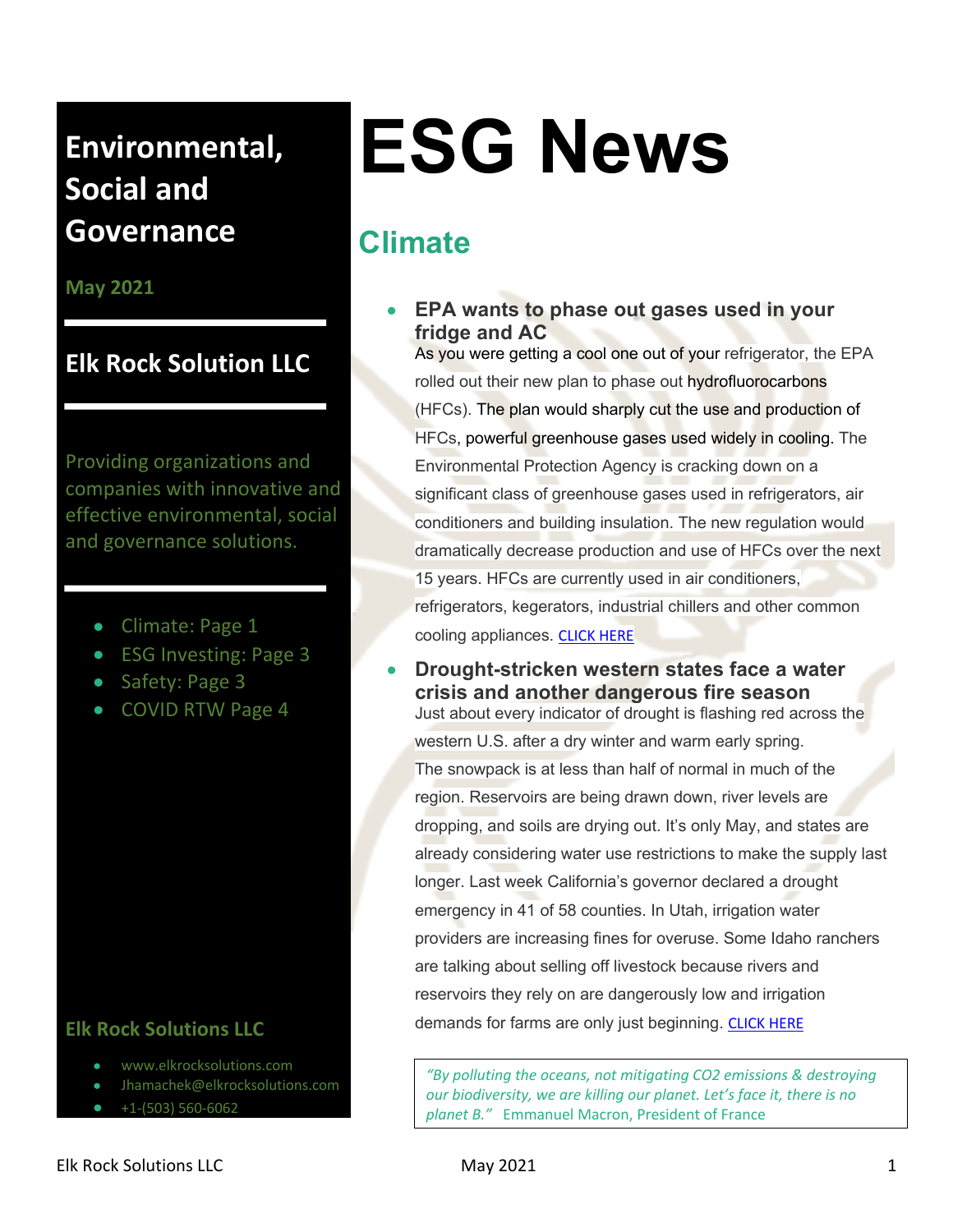#### **May 2021**

## **Elk Rock Solution LLC**

Providing organizations and companies with innovative and effective environmental, social and governance solutions.

- Climate: Page 1
- ESG Investing: Page 3
- Safety: Page 3
- COVID RTW Page 4

#### **Elk Rock Solutions LLC**

- www.elkrocksolutions.com
- Jhamachek@elkrocksolutions.com
- $\bullet$  +1-(503) 560-6062

#### • **California demands Nestlé stop pumping water in drought-ridden state**

Grabbing a bottled water from the refrigerator? Think again! Water officials in California have drafted a cease-and-desist order to force Nestlé to stop pumping millions of gallons of water out of the San Bernardino forest. This spring water is sold as Arrowhead branded water. Though the order still requires approval from the California Water Resources Control Board, it is just another chapter in the war between environmentalists and Nestlé with advocates claiming that Nestlé's operations have contributed to the ongoing California water crisis as drought conditions once again return to the Golden State. CLICK HERE

#### • **Dam reservoirs may be much bigger sources of carbon emissions than thought**

So if climate change is bringing record droughts, then let's build more dams. Well, not so fast. Dams were once thought to sequester carbon in the sediment that piled up in their reservoirs. But new research based on 30 years' worth of data, suggests they may release potentially huge amounts of carbon, and the problem may only be getting worse. "One of the main aspects of reservoirs is they trap a lot of sediment," says John Downing, director of the University of Minnesota Sea Grant. "They trap a lot of carbon." Taken together, he says, freshwater bodies of water are more important to the global carbon cycle than all the world's oceans. "We're going to have a lot of lakes that are losing water," Downing says. "And we have new lakes being made in northern climates. I believe we're going to have more intermittent systems that could have really high rates of greenhouse gas released to the atmosphere." CLICK HERE

#### • **Five steps to make net zero a reality: Barclay**

The world is rebounding from the pandemic with a determination to build it back in a better way. At the 26th UN Climate Change conference (COP26) in November 2020, governments will outline steps they each need to take to limit global warming. Hundreds of cities and private companies have already pledged to get to "net zero" – removing as much CO2 as they produce – by 2050. CLICK HERE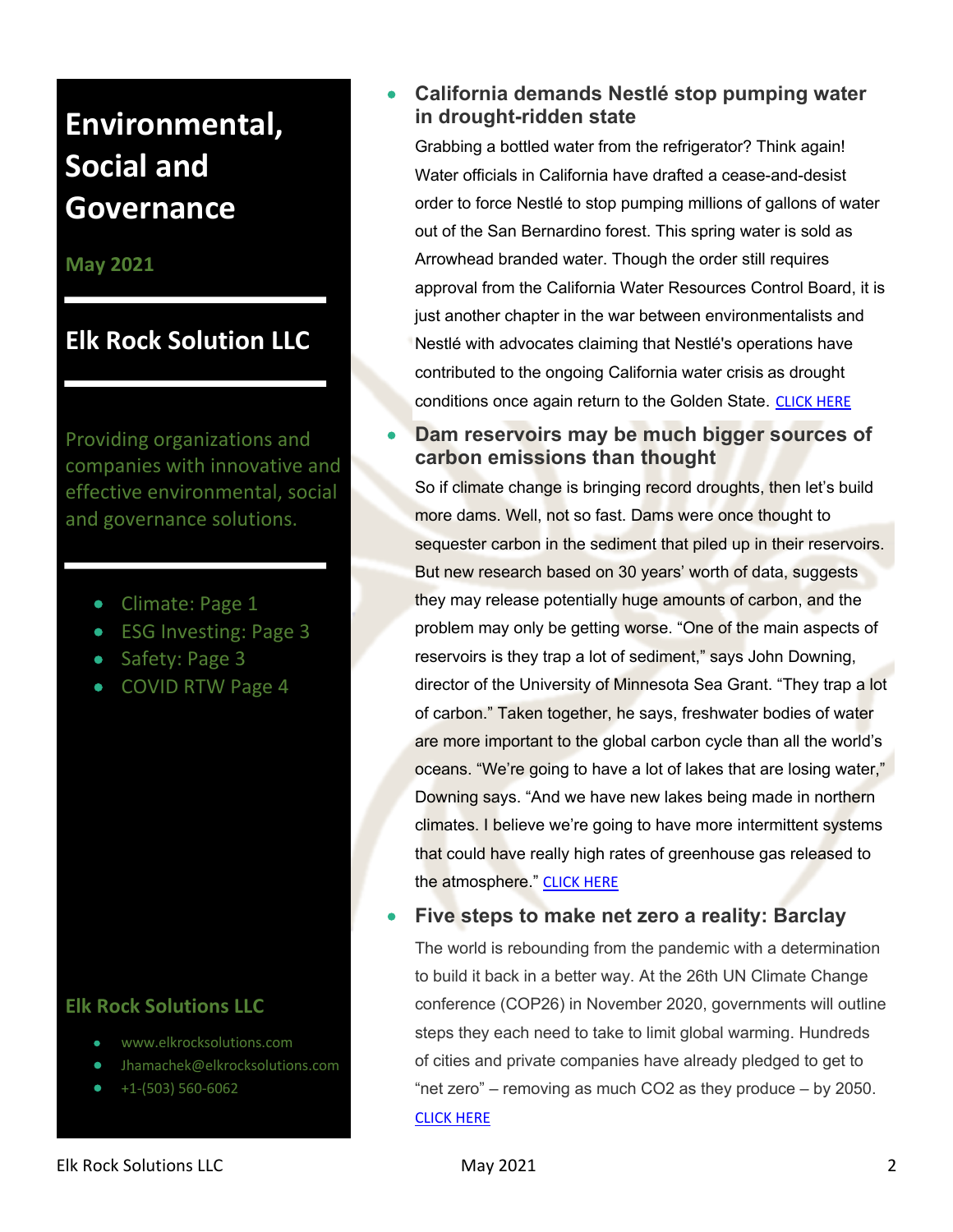#### **May 2021**

## **Elk Rock Solution LLC**

Providing organizations and companies with innovative and effective environmental, social and governance solutions.

- Climate: Page 1
- ESG Investing: Page 3
- Safety: Page 3
- COVID RTW Page 4

#### **Elk Rock Solutions LLC**

- www.elkrocksolutions.com
- Jhamachek@elkrocksolutions.com
- +1-(503) 560-6062

## **Investing**

#### • **Green energy growth at record levels: WSJ**

Renewable power capacity grew at its fastest pace this century in 2020, the International Energy Agency said on May 11th, raising its growth forecast for wind and solar power for this year and next. According to the Paris-based energy watchdog, renewables were the only energy source for which demand increased last year. Covid-19 lockdowns hit consumption of all other fuels as government restrictions shut factories, grounded planes and kept people at home. CLICK HERE

#### • **Who really pays for ESG investing?**

Like many, I have a portion of my investments in ESG based companies and funds. Here is a great article from the Wall Street Journal from May 12 that discusses the underlying cost of investing with companies such as Blackrock. Workers with pensions or 401(k)s trust financial institutions to make the best investments for their retirement incomes. An increasing number of portfolio managers say they maximize returns with their Environmental, Social and Corporate Governance, or ESG, investment criteria. But is that true, and is it the proper role of financial institutions? A recent analysis by Scientific Beta disputes "claims that ESG funds have tended to outperform the wider market." CLICK HERE

## **Safety**

#### • **Earthquake early warning network**

In parts of the Western USA, the government has an earthquake warning network that will give you from 10 to 60 seconds warning of an earthquake. This early warning allows users to shelter and stop hazardous activities before the earthquake hits them. There are several phone apps that you can load onto your phone to tie into this growing warning network such as QuakeAlertUSA. To find out more about earthquake preparedness in general, go to the Earthquake Country Alliance: CLICK HERE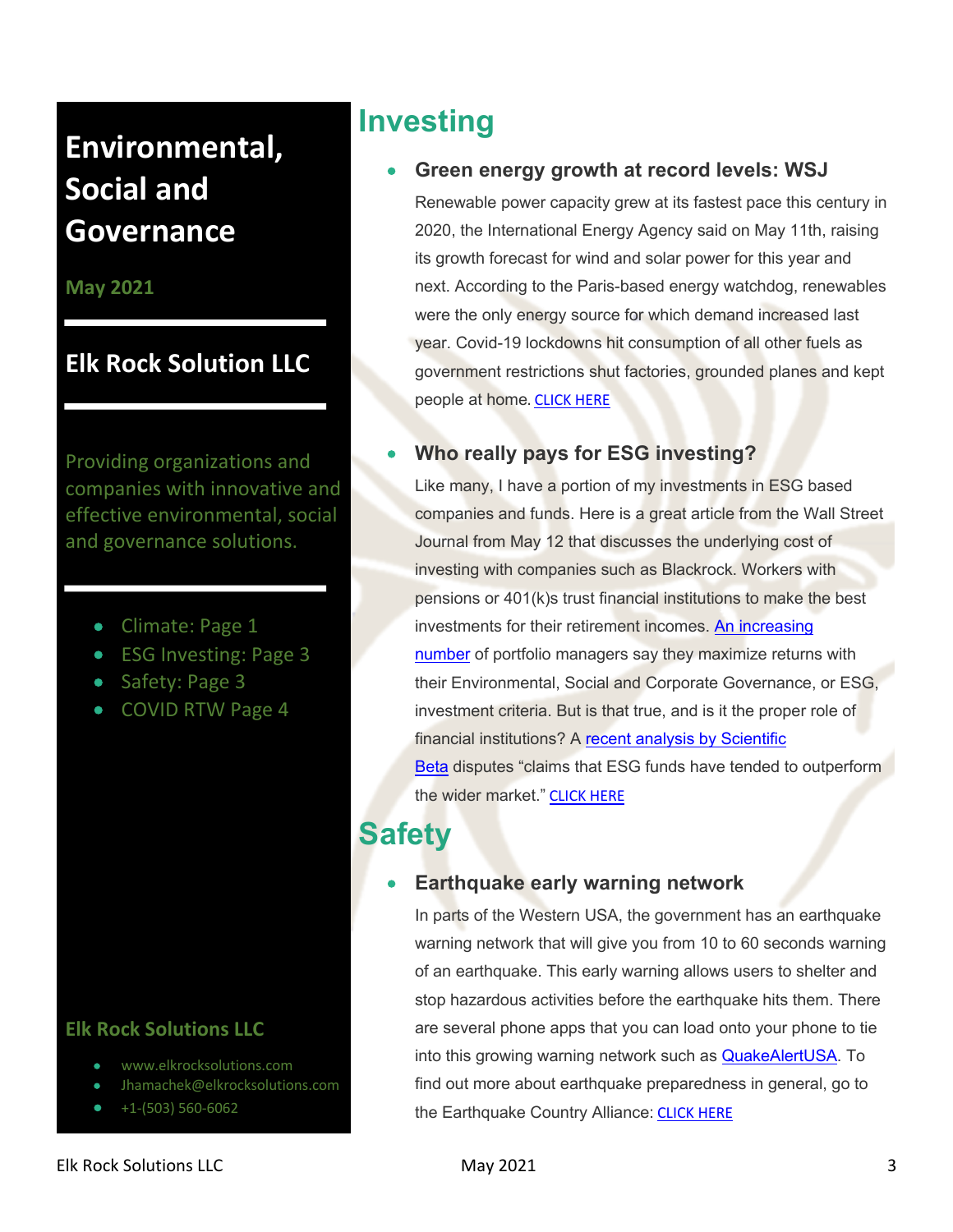**May 2021**

### **Elk Rock Solution LLC**

Providing organizations and companies with innovative and effective environmental, social and governance solutions.

- Climate: Page 1
- ESG Investing: Page 3
- Safety: Page 3
- COVID RTW Page 4

#### **Elk Rock Solutions LLC**

- www.elkrocksolutions.com
- Jhamachek@elkrocksolutions.com
- $\bullet$  +1-(503) 560-6062

#### • **Hawaii's new inter-island COVID vaccine passport**

Like many of you, I enjoy a warm Hawaiian beach to break up the cold winter weather back home. The islands opened up for mainland travelers who passed a series of COVID tests. But travel between the islands was still restricted. The State of Hawaii is now rolling out a vaccine passport that will allow the carrier inter island travel. Are we going to see more regional or nation-wide vaccine passports? CLICK HERE

#### • **Empty lots, angry customers: Chip crisis throws wrench into the car business: WSJ**

Who ever thought going to the dealer to buy a new car would be a safety hazard? Are shortages of key products the new norm? Americans are shopping for cars in near-record numbers, but the world's computer-chip shortage has left dealers with the fewest offerings in decades. The market mismatch is driving up prices, and many buyers expecting to drive new cars off the lot have to wait weeks or months for their vehicles to arrive. Some showroom models sell for thousands of dollars over the sticker price. Americans are shopping for cars in near-record numbers, but the world's computer-chip shortage has left dealers with the fewest offerings in decades. CLICK HERE

## **Post COVID Return To Work**

#### • **How to rally a COVID jittery workforce back at the office**

COVID restrictions are loosening and many of you will be returning to the office soon. Some workers are returning, anxious or burned out—here's what organizations can do to show support and help everyone feel more like a team again.

Help Your Team's Transition Back

- 1. Preserve autonomy: Give workers flexibility, such as over what hours they work. Judge them by what they're producing, not what time they're clocking in and out.
- 2. Smooth social interactions: Offer real-time feedback if you notice workers making inappropriate remarks.